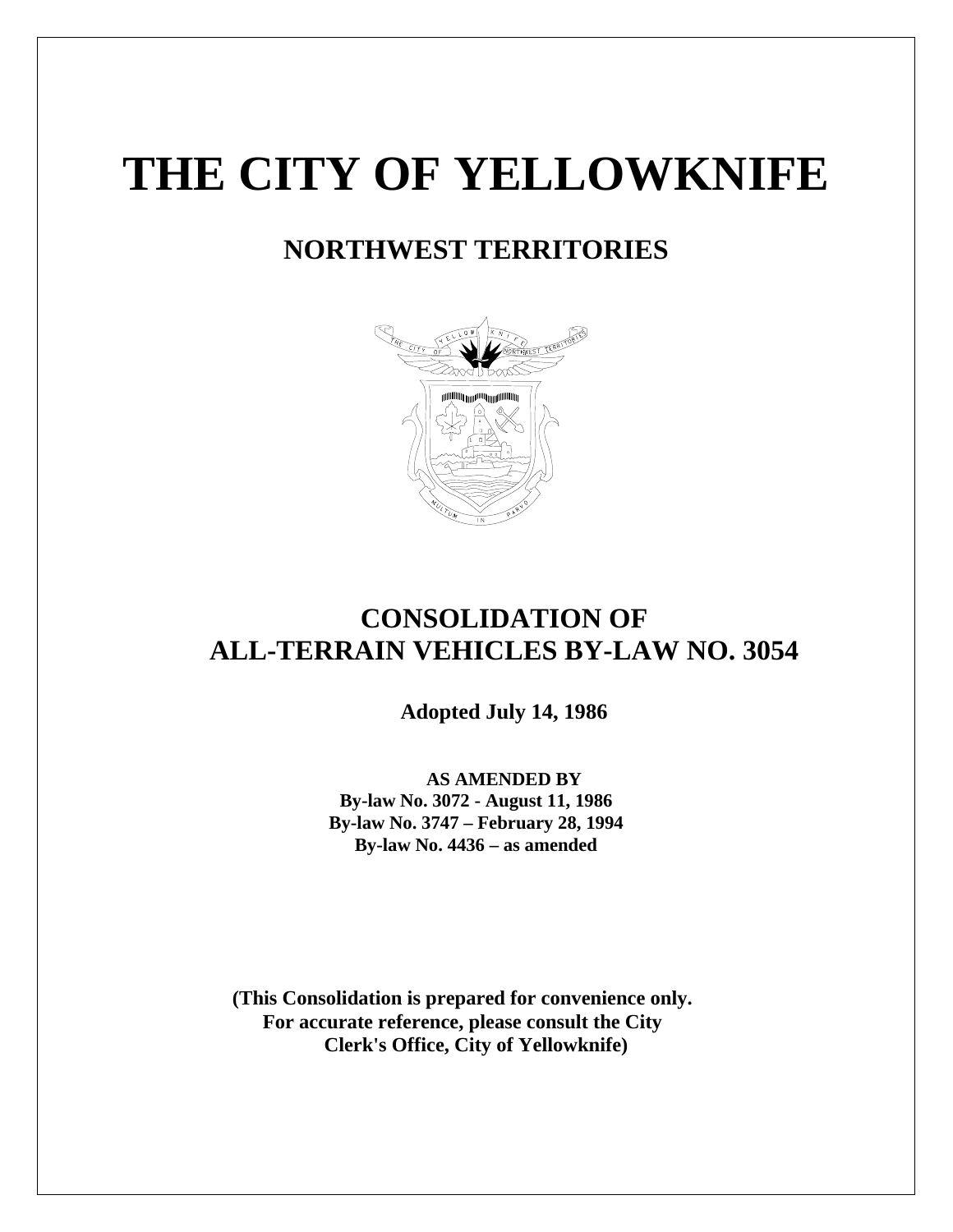A BY-LAW of the Municipal Corporation of the City of Yellowknife, in the Northwest Territories, for the control, use and operation of all-terrain vehicles on highways and other areas within the City of Yellowknife;

PURSANT TO Section 5 of the *All-terrain Vehicles Act*, Sections 201, 202 and 203 of the *Vehicles Act*, Sections 154, 169, 174 and 184 of the *Municipal Act* and Section 6 of the *Summary Conviction Procedures Act*, R.O.N.W.T. 1974, C.1 (1st) 1979, c. V-2, c. M-15 and c.3  $(1^{st})$  1978, respectively;

WHEREAS it is incumbent upon the Council of the Corporation of the City of Yellowknife to control the use of recreational and off-road vehicles, to protect persons and property and to prevent and abate nuisances generally;

NOW THEREFORE, THE MUNICIPAL COUNCIL OF THE CORPORATION OF THE CITY OF YELLOWKNIFE, in regular session duly assembled, enacts as follows:

#### **SHORT TITLE**

1. This by-law may be cited as the "All-terrain Vehicles By-law".

#### **INTERPRETATION**

2. In this by-law, save as herein otherwise specified, the terms and expressions used shall have the same meaning as in the *Interpretation Act*, the *Municipal Act*, the *All-terrain Vehicles Act*, the *Vehicles Act* and the City of Yellowknife Highway Traffic By-law No. 1850, respectively.

**Section 2 a)(viii) as amended by By-law No. 3072 Aug 11/86 as amended by By-law No. 3747 Feb 28/94**

> a) "All-terrain Vehicle" means a motorized vehicle that runs on wheels, tracks, skis, air cushions or any combination thereof and is of a kind predominantly used for cross-country travel on land, water, snow, ice, marsh or swamp land or on other natural terrain but does not include a snowmobile as defined in the Snowmobile By-law No. 3722 or an implement of husbandry or construction machinery, and without limiting the generality of the foregoing, includes: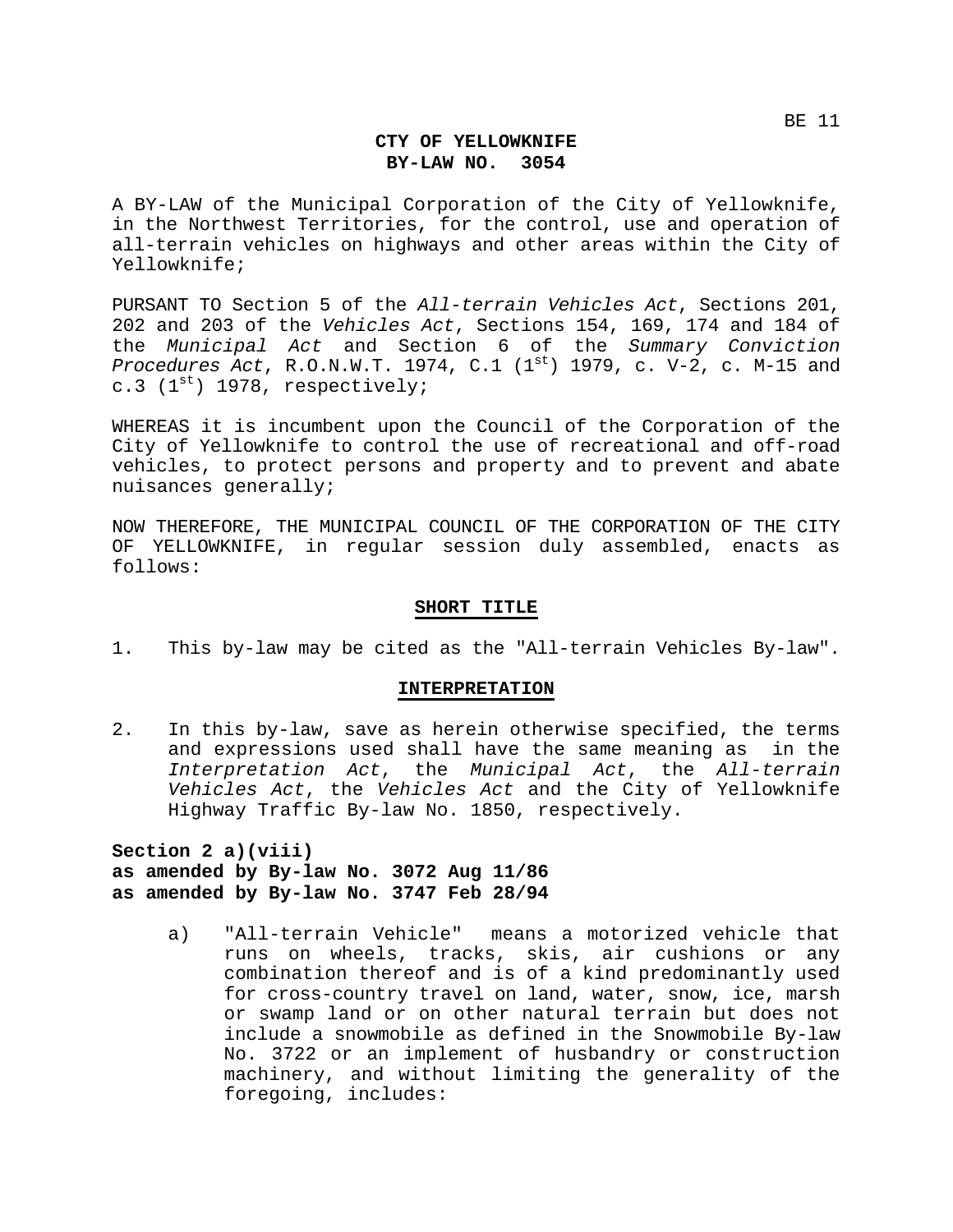**By-law No. 3054 BE 11 Page 2**  i) an amphibious vehicle, **Section 2 a)(ii) as deleted by By-law No. 3747 Feb 14/94** iii) a motorcycle with a motor that has a piston displacement of seventy-five cubic centimeters or less, iv) a motorcycle that has a piston displacement of more than seventy-five cubic centimetres, and is not registered with the Registrar of Motor Vehicles of the Government of the Northwest Territories, **Section 2 a)(v) as deleted by By-law No. 3747 Feb 14/94** vi) a motorized vehicle mounted on three wheels, vii) any other vehicle prescribed to be included, and viii)a motor scooter; b) "City" means the City of Yellowknife; c) "Council" means the Council of the City; d) "Driver" means a person who operates or is in actual physical control of an all-terrain vehicle; e) "Driver's Licence" means a licence issued pursuant to Part Two of the *Vehicles Act*; f) "Highway" means any place or way including any structure within the City or forming part thereof that the public is ordinarily entitled or permitted to use for the passage of

vehicles, with or without fee or charge therefor, and includes all areas between the boundary lines of any right-of-way or land taken, acquired or used therefor, and includes:

- i) a privately owned area, other than the driveway of a private dwelling, that is designed and intended and primarily used for the parking of vehicles, and necessary passageways therein;
- ii) a publicly owned area designed and intended to be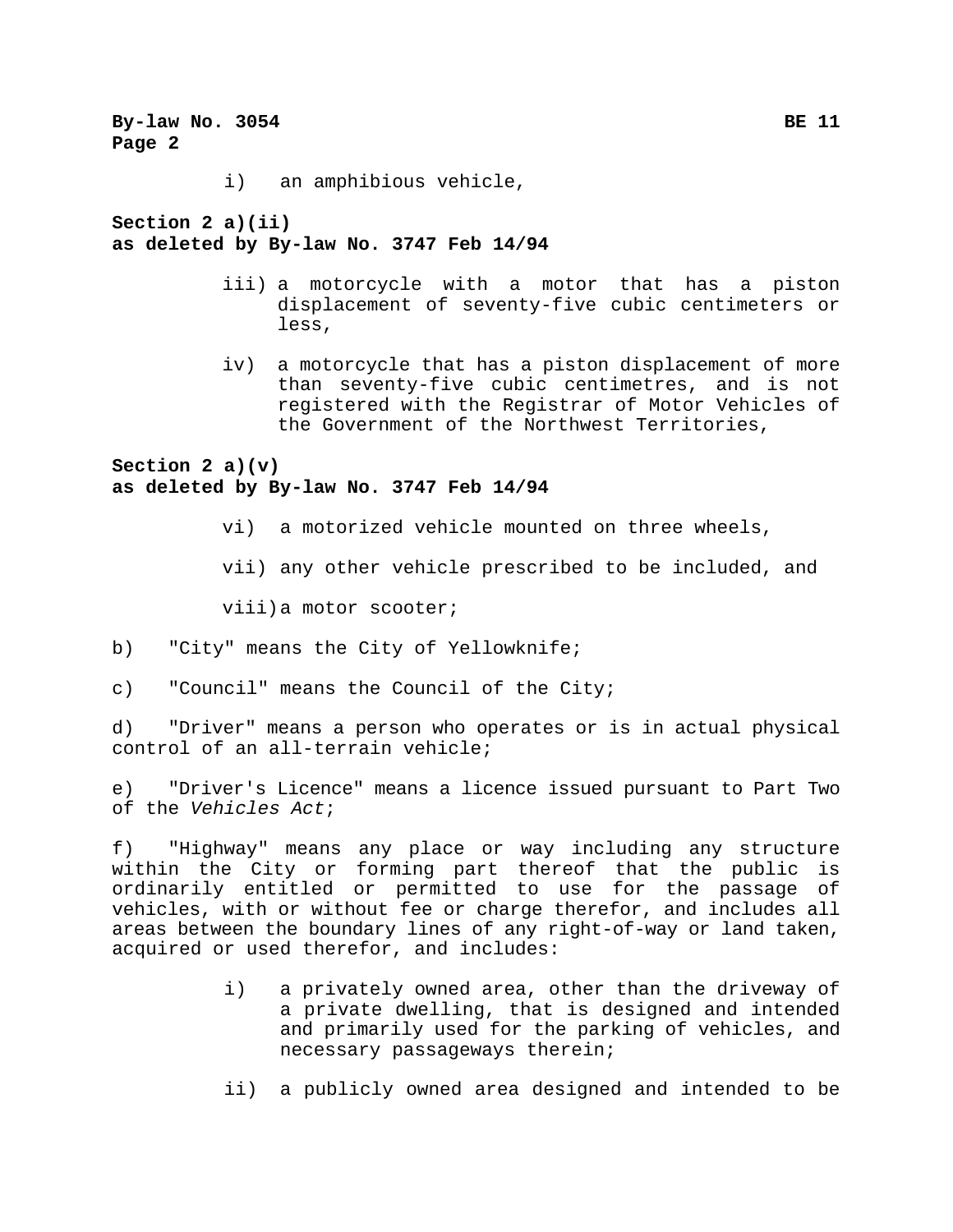used exclusively for the parking of vehicles, and the necessary passageways therein; and

- iii) a trail on a frozen lake, river or other body of water or watercourse when such trail is maintained or kept open at public expenses;
- b) "Implement of Husbandry" means a vehicle designed and adapted exclusively for agricultural, horticultural or livestock raising operations;
- c) "Insurance" means motor vehicle and public liability insurance;
- d) "Laneway" means a public roadway not exceeding nine (9) metres in width which provides secondary access to a lot;
- e) "Officer" means a Constable of the City or any person who is appointed as, or who is ex officio, an officer for the purpose of the *All-terrain Vehicles Act*; Section 7 thereof;
- f) "Owner" means the person in whose name an all-terrain vehicle is or is required to be licensed, under this bylaw, and includes a person renting an all-terrain vehicle or having the exclusive use thereof under lease, or otherwise;
- g) "Public Place" includes any place to which the public has access as of right or by invitation, express or implied, but does not include a highway or a restricted area;
- h) " Secretary-Treasurer" means the Secretary-Treasurer of the City;
- i) "Registration Application" means a registration application for an all-terrain vehicle as prescribed by this by-law;
- j) "Registration Certificate" means a registration certificate for an all-terrain vehicle issued under the authority of this by-law;
- k) "Registration Number" means an identification number issued under the authority of this by-law;
- l) "Safety Helmet" means a rigid safety helmet which: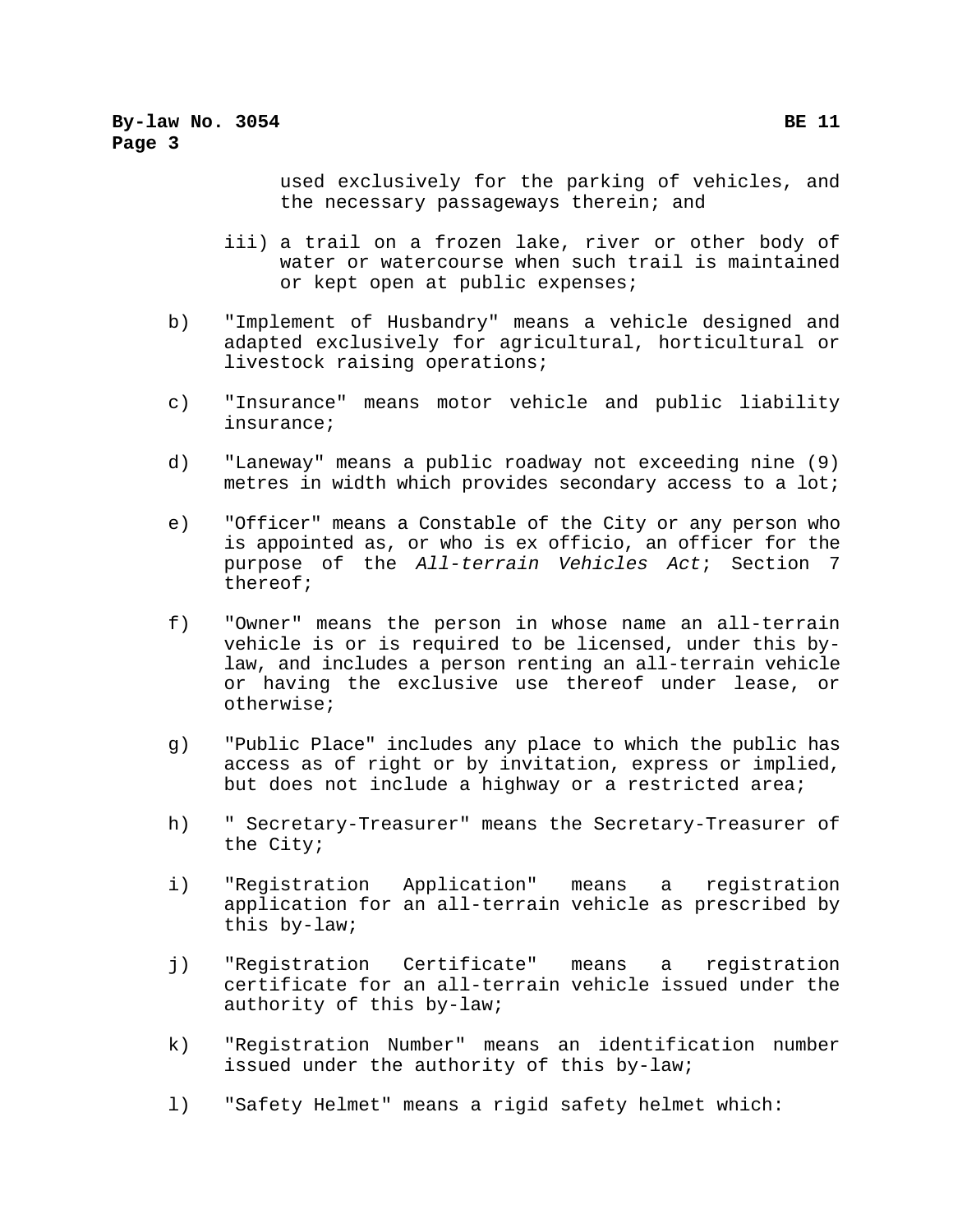- i) has a hard smooth outer shell lined with protective padding material, or fill with other emergency absorption material and shall be strongly attached to a strap designed to be fastened under the chin of the wearer;
- ii) is undamaged from use or misuse; and
- iii) conforms with the Canadian Standards Association Standard D 230 Safety Helmets for Motorcycle Riders as amended;
- m) "Validation Sticker" means a plate or sticker issued as evidence of registration for an all-terrain vehicle for a particular year under the authority of this by-law;

# **Subsection s) as amended by By-law No. 3747 Feb 28/94**

n) "Special all-terrain vehicle" means an all-terrain vehicle that operates on three or four wheels.

# **Section 2.1 as amended by By-law No. 3747 Feb 28/94**

2.1 Save as herein provided, the provisions of this by-law apply to special all-terrain vehicles with the exception of those matters governed by Part III of the ATV Act, R.S.N.W.T., 1988, c.A-3 as amended.

#### **APPLICATION**

#### **Section 3**

### **as amended by By-law No. 3072 Aug 11/86**

- 3. a) No person shall operate an all-terrain vehicle in any area set out in Schedule "A" attached to and forming part of this By-law.
	- b) No person shall operate an all-terrain vehicle, with the exception of those described in paragraphs 2(a) (ii), (iii) and (vi), in any area set out in Schedule "B" attached to and forming part of this By-law.
- 4. No person shall operate an all-terrain vehicle in the authorized areas of the City unless the all-terrain vehicle is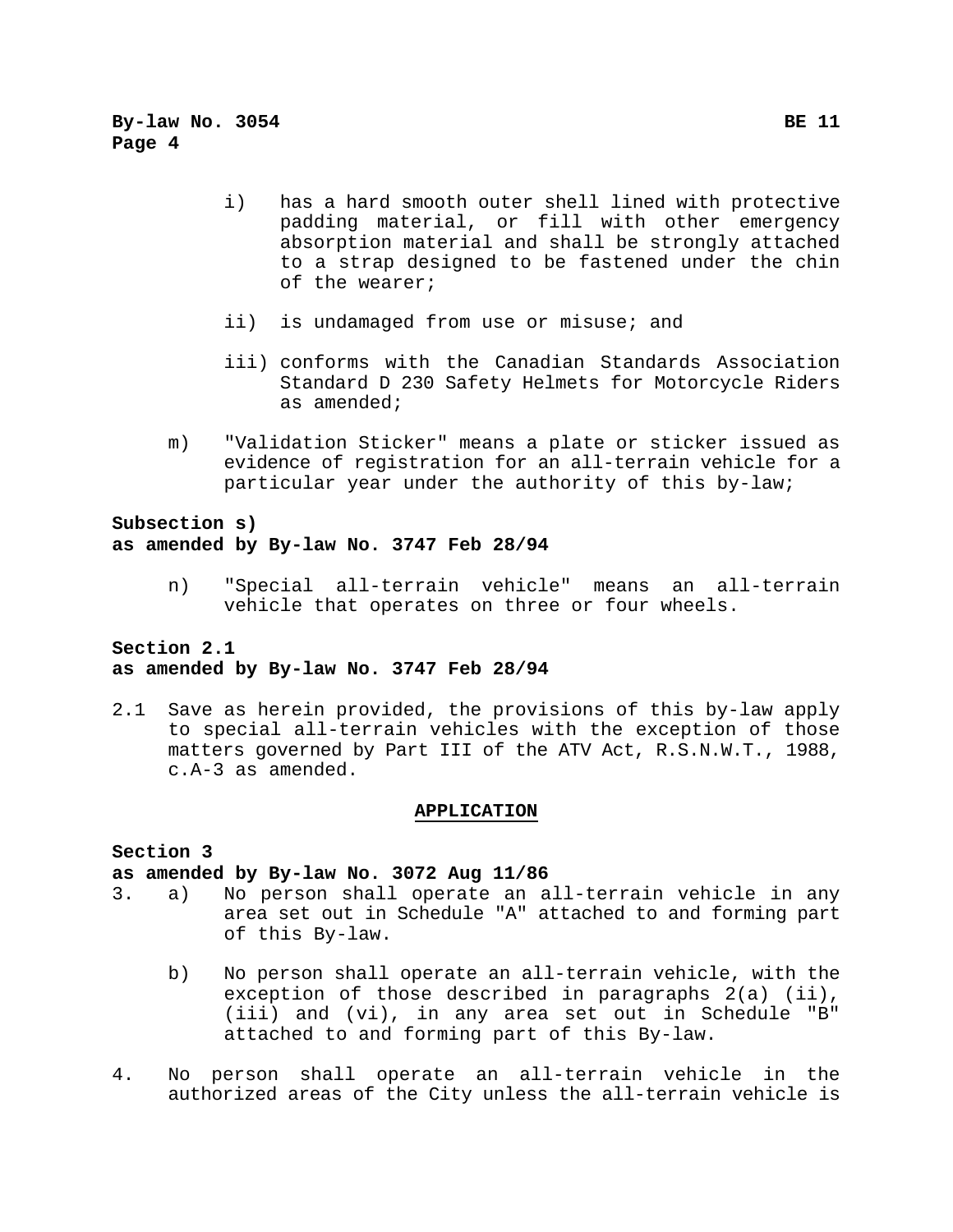# **By-law No. 3054 By-law No. 3054 Page 5**

registered with the City.

- 5. No person operating an all-terrain vehicle in the authorized areas within the City shall do so unless there is in force a policy of motor vehicle insurance with a minimum \$500,000.00 public liability insurance on the all-terrain vehicle.
- 6. No person shall operate an all-terrain vehicle within the City unless;
	- a) that person holds a valid driver's licence of any class issued under the *Vehicles Act*; or
	- b) that person is under the immediate supervision and control of a person who holds a valid driver's licence of any class issued under the *Vehicles Act*.
- 7. No person shall operate a registered all-terrain vehicle in the authorized areas of the City unless the all-terrain vehicle displays the number issued by the City for that registration.
- 8. The registration period for the purposes of this by-law shall be from the 1st day of October of the current year to the 30th day of September of the year next following.

# **Section 9 repealed by By-law No. 4436 Feb 12/07**

- 9. Repealed.
- 10. Every person operating an all-terrain vehicle shall produce, when requested to do so by an Officer, evidence that there is in force with respect to that vehicle a policy of insurance as required by this by-law.

# **Section 11 as amended by By-law No. 3072 Aug 11/86**

- 11. a) No person shall operate an all-terrain vehicle as defined in paragraphs  $2 a)(i)$ ,  $(ii)$ ,  $(iv)$ ,  $(v)$  and  $(vii)$  within the City unless the all-terrain vehicle is equipped with:
	- i) a headlight on the front which projects a white light to the front, and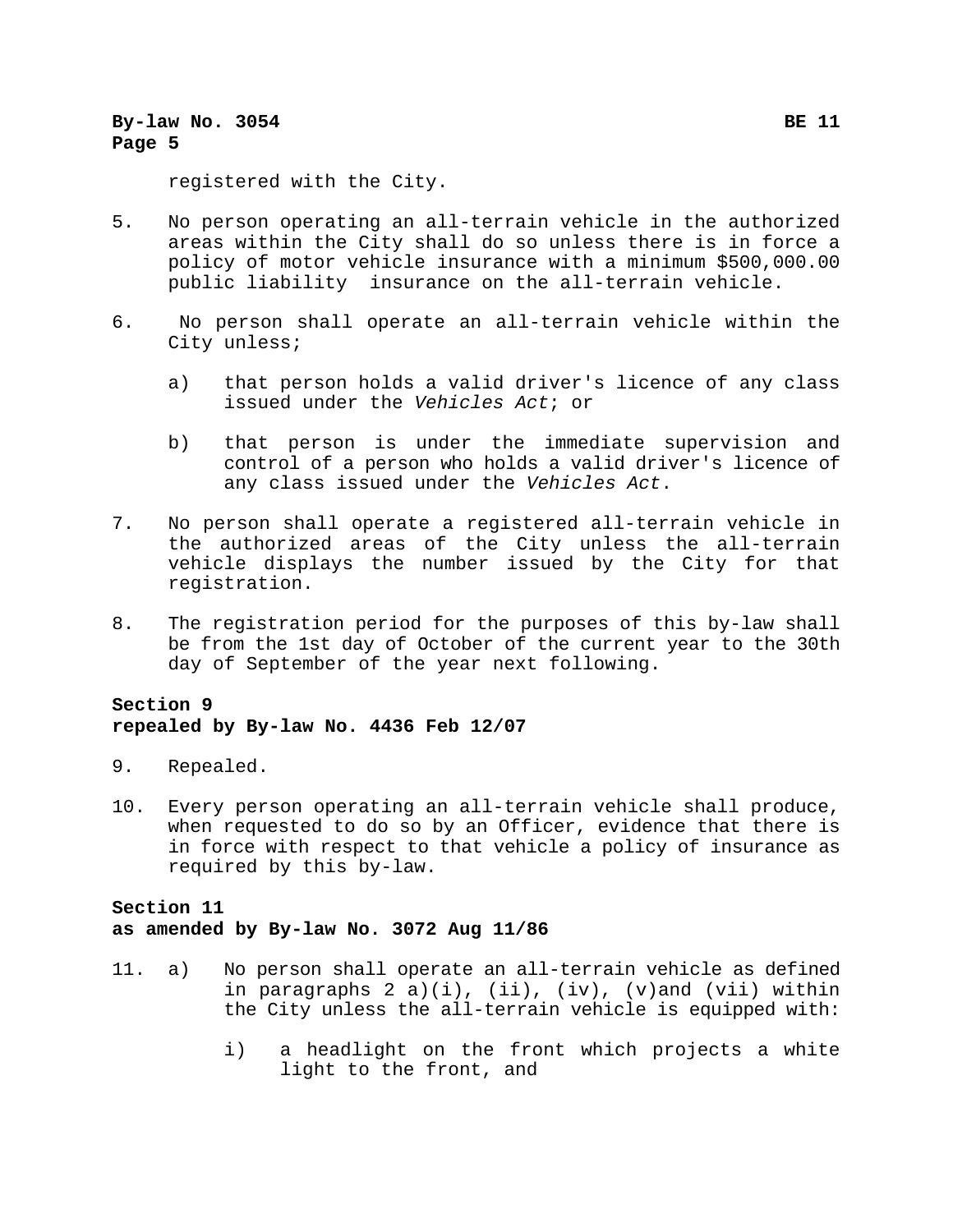# **By-law No. 3054 BE 11 Page 6**

- ii) a light on the rear which projects a red light to the rear.
- b) No person shall operate an all-terrain vehicle as defined in paragraphs 2(a)(iii), (vi) and (viii) in any area listed in Schedule "B" unless the all-terrain vehicle is equipped with:
	- i) one headlight on the front which projects a white light;
	- ii) one tail light and stoplight on the rear which projects a red light;
	- iii) turn signals;
	- iv) a rear view mirror; and
	- v) an alarm bell, gong or horn that is in good working order.
- 12. No person shall carry passengers on an all-terrain vehicle unless the manufacturer has equipped the all-terrain vehicle for that purpose and the number of passengers do not exceed the number prescribed by the manufacturer for that equipment.
- 13. No person shall use an all-terrain vehicle to tow passengers unless there is a rigid draw bar joining the towed conveyance to the all-terrain vehicle.
- 14. No person shall operate an all-terrain vehicle without due care and attention.
- 15. No person shall operate an all-terrain vehicle on a sidewalk.
- 16. No person shall operate an all-terrain vehicle abreast of another vehicle except when overtaking and passing another vehicle.
- 17. No person shall operate an all-terrain vehicle within the City unless that person and any passenger is wearing a safety helmet.
- 18. No person shall operate an all-terrain vehicle on a highway unless the all-terrain vehicle is equipped with a braking system in good working order.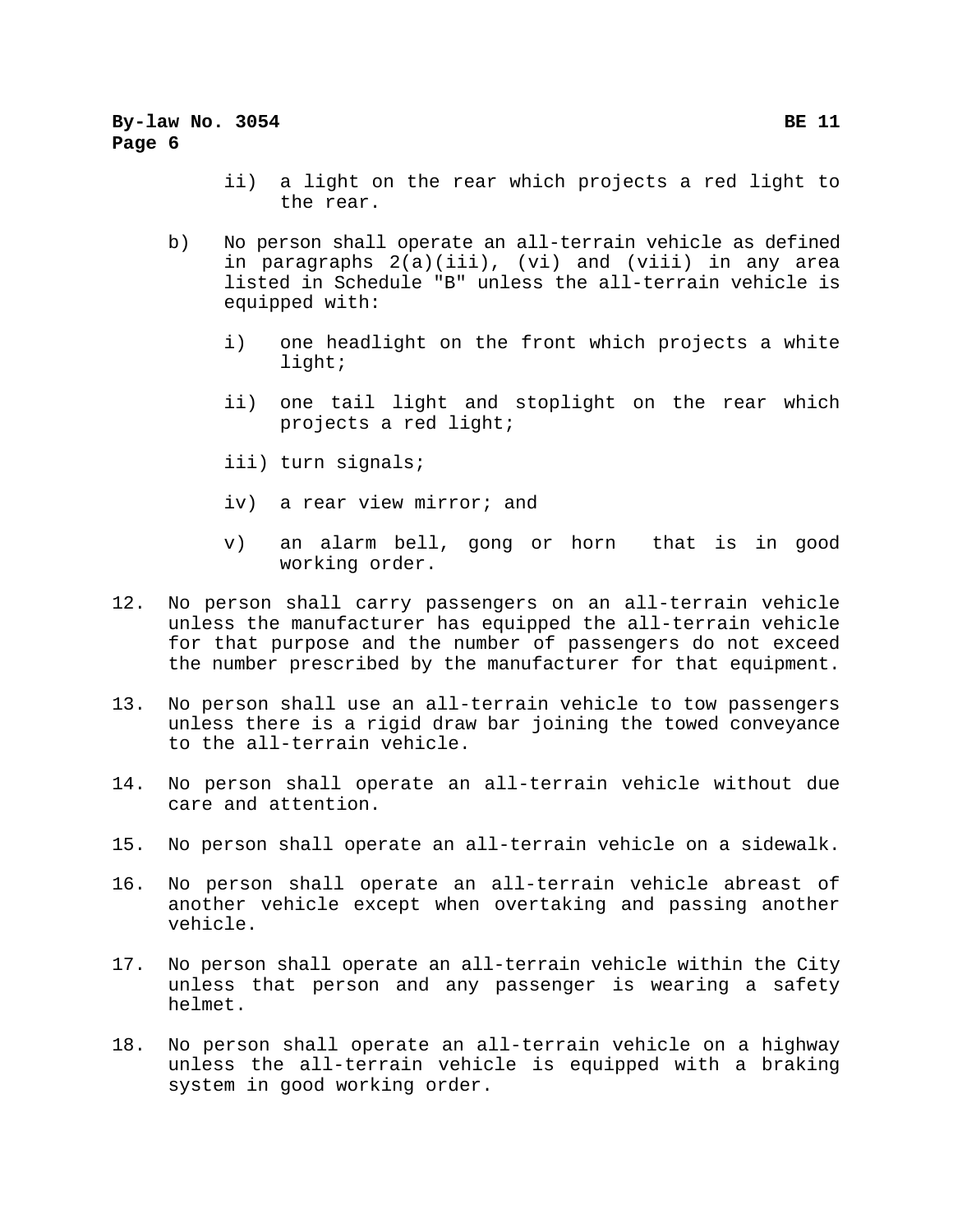- 19. No person shall operate an all-terrain vehicle on a highway or cross a highway unless the movement can be made in safety.
- 20. Every operator of an all-terrain vehicle shall comply with the lawful instructions or directions given by an Officer.

# **Section 21 as amended by By-law No. 3072 Aug 11/86**

21. No person shall operate an all-terrain vehicle, with the exception of those all-terrain vehicles described in paragraph  $2(a)(ii)$ , (iv), and (v) of this By-law, within the City between the hours of 12:01 a.m. and 6:00 a.m.

#### **PENALTIES**

- 22. Every person who contravenes a provision of this by-law is guilty of an offence and is liable upon summary conviction:
	- a) for the first offence, to a fine not less than fifty dollars and not exceeding one hundred dollars;
	- b) for the second offence, to a fine not less than seventyfive dollars and not exceeding two hundred dollars;
	- c) for the third offence, to a fine not less than one hundred dollars and not exceeding five hundred dollars; or

in default of payment, to imprisonment for a term not exceeding thirty days.

- 23. a) Any Officer who on reasonable and probable grounds believes that an offence mentioned in Sections 3, 4, 5, 6, and 20 has been committed may seize and detain any all-terrain vehicle in respect of which the offence has been committed until the final disposition of any proceedings that may be taken under this by-law.
	- b) Subject to subparagraph (a) all costs for the removal, care and storage of the all-terrain vehicle are the responsibility of the owner and are a lien upon the allterrain vehicle that may be enforced in the manner provided by the *Garageman's Lien Act*.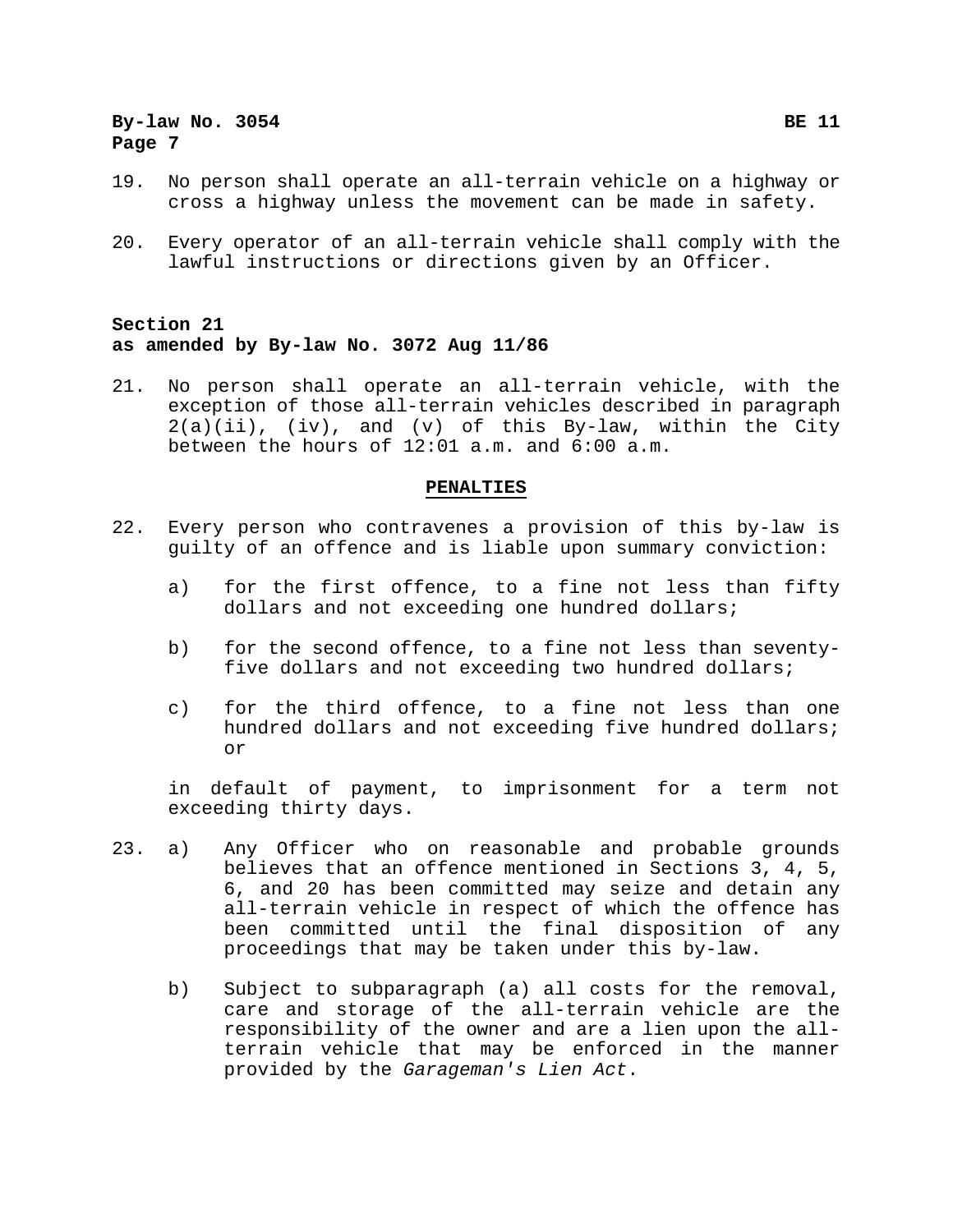# **By-law No. 3054 BE 11 Page 8**

- 24. The owner of an all-terrain vehicle may be charged with an offence and subjected to the penalties provided for any contravention of this by-law by an operator of the vehicle unless, at the time of the contravention, the all-terrain vehicle was in the possession of the operator without the owner's consent.
- 25. Where an offence under this by-law is in respect to a section thereof passed pursuant to the *All-terrain Vehicle Act*, the provisions of the *Summary Conviction Procedures Act* shall apply mutatis mutandis.
- 26. Where a person has received a Summary Offence Ticket alleging that an offence has been committed under this by-law, that person may pay a voluntary penalty as set out in Schedule "D", prior to five o'clock in the afternoon of the date set out on the Summons portion of the Ticket as the date for appearance in Court.

#### **EFFECTIVE DATE**

27. This by-law shall come into effect upon receiving Third Reading.

#### **REPEALS**

28. By-law No. 2659 is hereby repealed.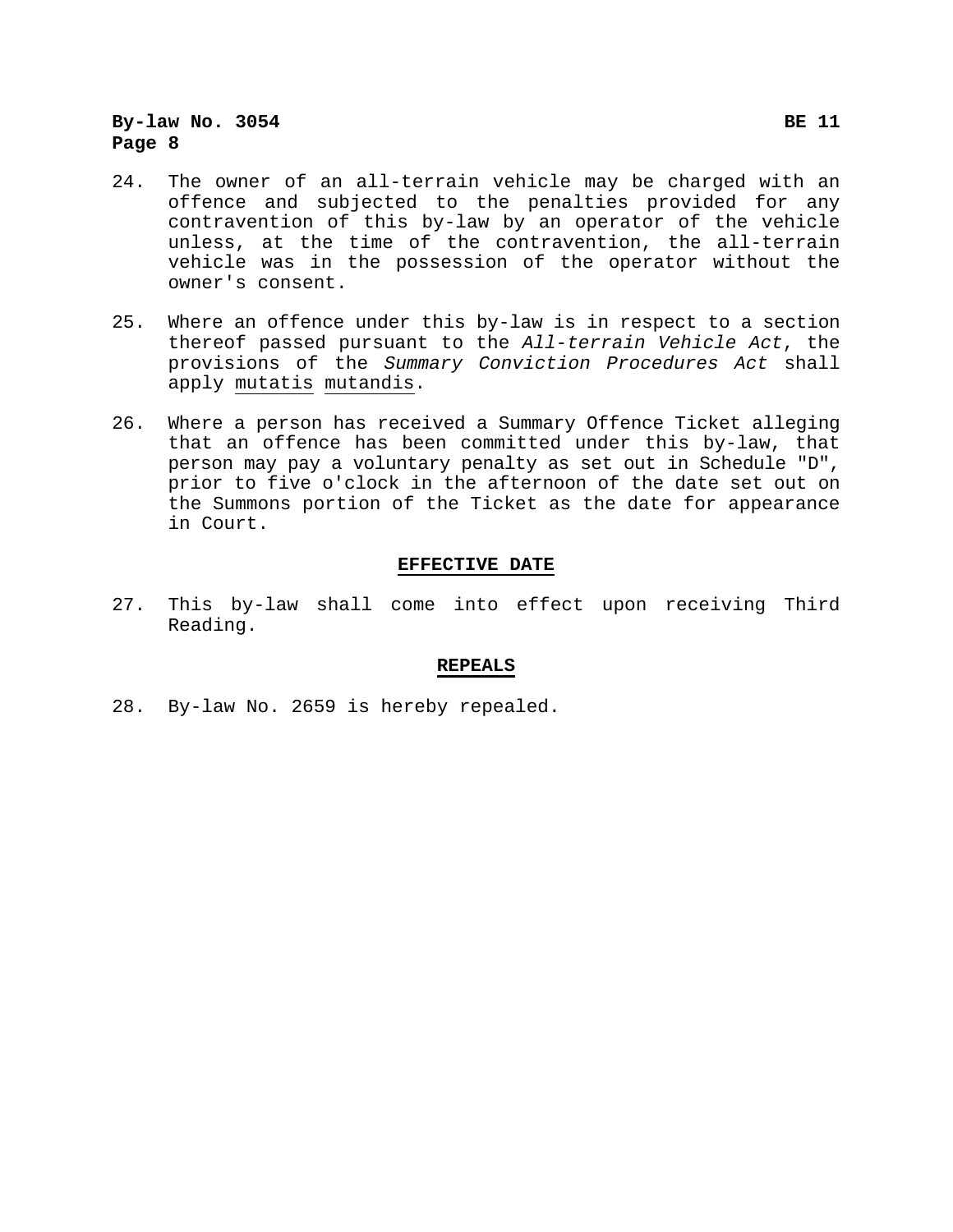#### **PART II OF SCHEDULE "A"**

Page 1

The following designated areas are forbidden to all-terrain vehicles at any time:

- Any school grounds in the City;
- Any playground or park in the City;
- Any cemetery in the City; and
- The open space between 50A and 51A Avenue, Block 106.

The following designated areas are forbidden to all-terrain vehicles from May 1st to September 30th of any year:

- Rat Lake;
- McNiven Beach;
- Long Lake Beach;
- The area designated as the Yellowknife Golf Course, exclusive of the designated parking areas; and
- The Prince of Wales Northern Heritage Centre including the causeway across Frame Lake, but not including the designated parking areas.

The following designated areas are forbidden to all-terrain vehicles from October 1st to April 30 of any year.

The area designated for use by the Yellowknife Ski Club, exclusive of the designated parking area.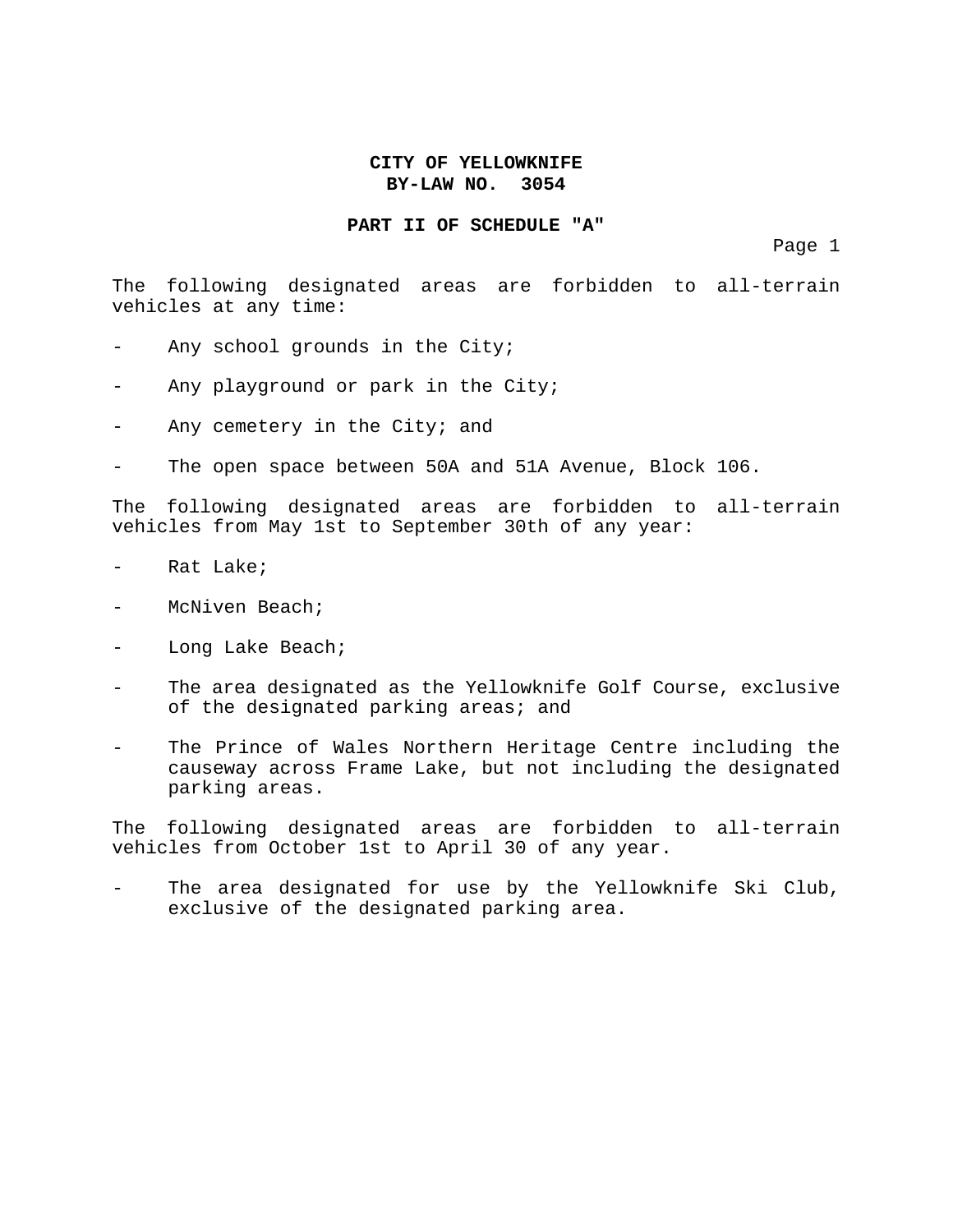#### **SCHEDULE "B"**

Page 1

**Schedule B as amended by By-law No. 3072 Aug 11/86**

(Shaded areas indicate the streets and avenues where all-terrain vehicles excluding those described in paragraphs 2 a)(iii), (vi) and (viii) are prohibited).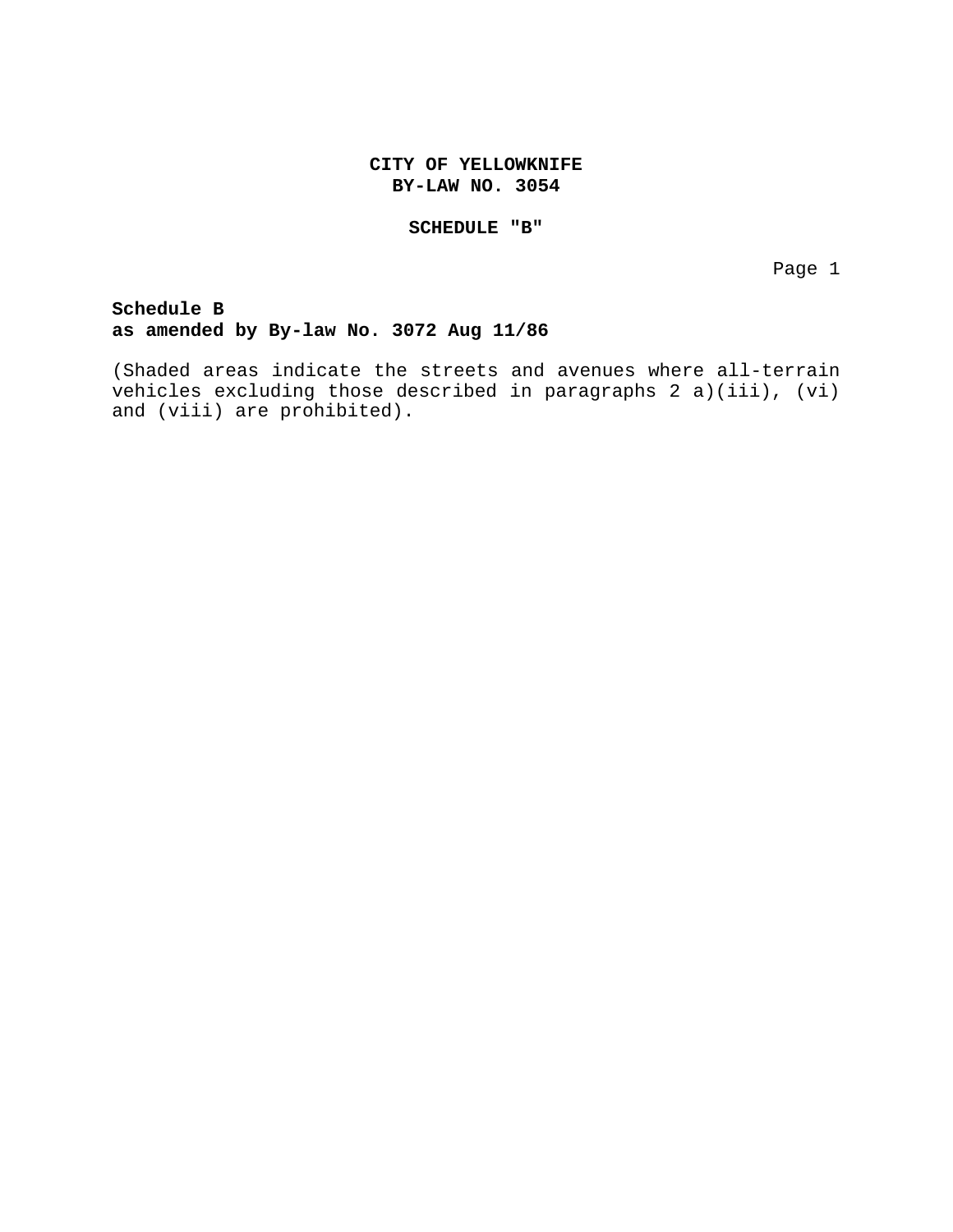#### **SCHEDULE "R" BY-LAW NO. 3054**

 $\mathcal{L}^{(1)}$  $\sim 10^7$ 

> (Shaded areas indicate the streets and avenues where snow machines are prohibited)



 $\mathcal{A}$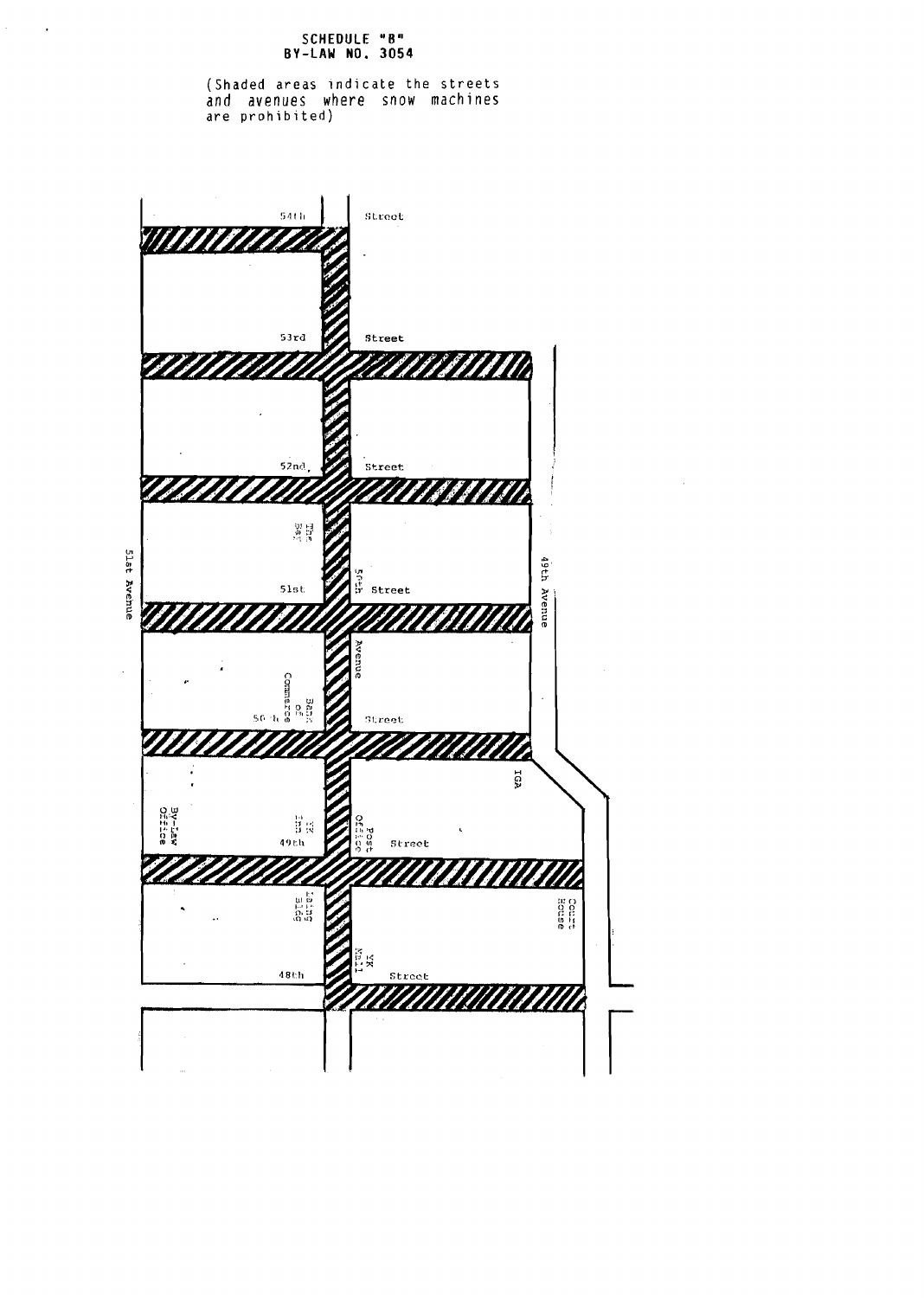# **SCHEDULE "C"**

Page 1

**Schedule "C" deleted by By-law No. 4436 Feb. 12/07**